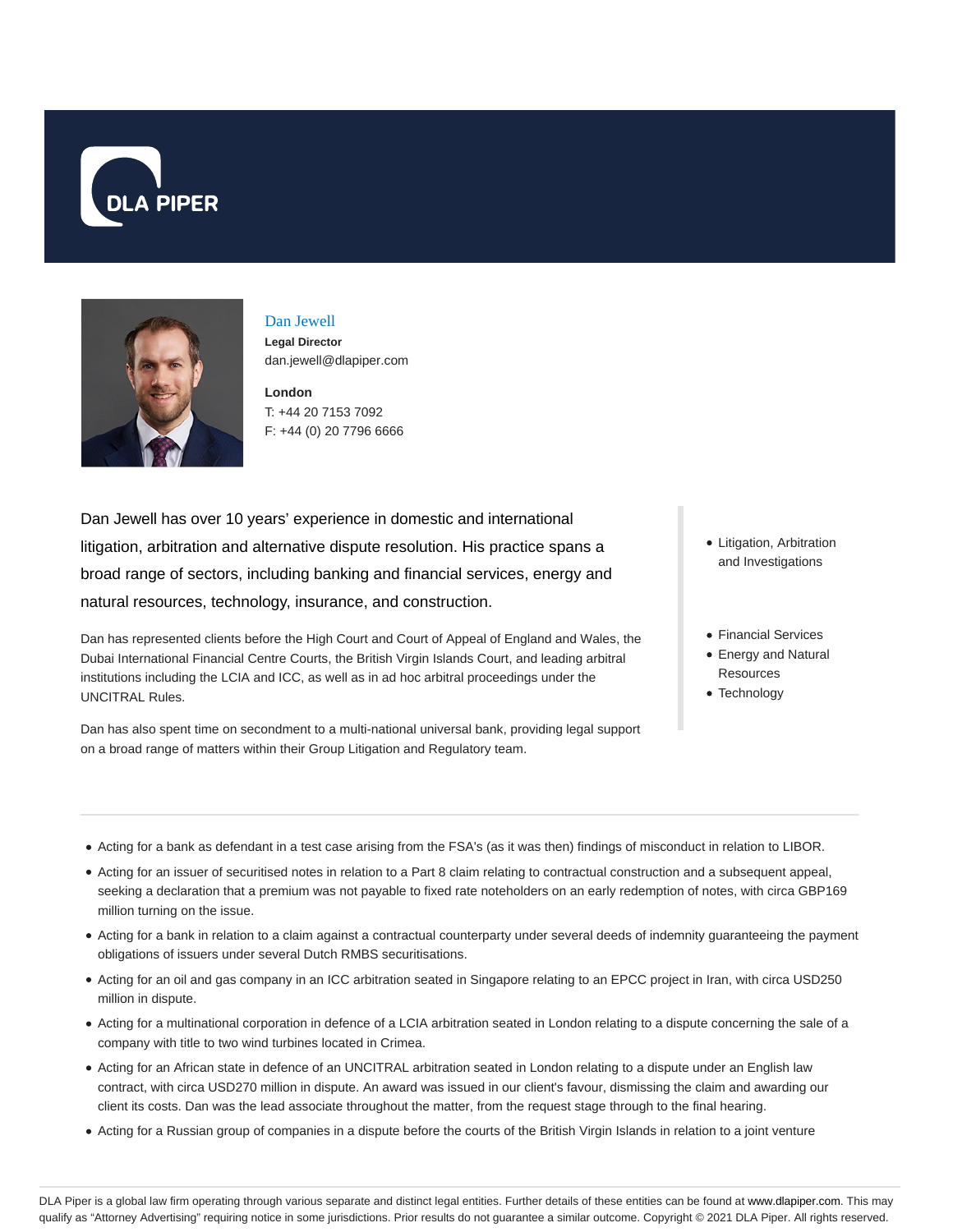agreement between high net worth principals concerning assets of circa USD1 billion across a number of jurisdictions. The matter has involved a number of interlocutory applications, including freezing injunctions and asset disclosure orders and has required the UK DLA Piper team to coordinate with counsel in a number of jurisdictions including the BVI, Cyprus, Russia, Switzerland, and Singapore.

- Acting for a supplier of video-optimisation solutions for mobile telecommunications networks in defence of a claim brought by a supplier of software in relation to a project to build, deploy, and operate a platform for adapting and optimising web and video traffic served by a mobile telecommunications network across South America.
- Acting for an international developer of online-marketplace software in a dispute with an investor.
- Acting for an insurer defending a claim for additional commission brought by a union pursuant to an affinity scheme contract before the Commercial Court and the Court of Appeal, with the Supreme Court then refusing the union's application for a further appeal.

## **CREDENTIALS**

## Professional Qualifications

- Solicitor of the Senior Courts of England and Wales
- Solicitor-Advocate in England and Wales

## Prior Experience

Dan trained with a London-based global law firm and spent 8 years at the firm, including two years in their Dubai office (between 2010 and 2012) where he enjoyed a mix of court work (primarily in the DIFC Courts) and arbitration. Dan returned to the firm's London office in 2012 and worked on a number of high value cases in the Commercial Court and Chancery Division, as well as high-profile investigations, and in 2014 completed a secondment to Barclays Bank PLC.

Dan has Higher Rights of Audience, qualifying him to represent clients as a Solicitor Advocate in civil cases in the Higher Courts of England and Wales.

## **Recognitions**

Dan was recognised as a "Rising Star" for Banking Litigation in the 2020 Edition of Legal 500.

## **Education**

- Higher Rights of Audience (Civil)
- College of Law, Moorgate: Legal Practice Course, 2008
- Nottingham Law School, Graduate Diploma in Law, 2006
- University of York, History BA Hons, First-class honours (1st), 2005

## INSIGHTS

## **Publications**

**English Court Remedies when Cryptocurrencies are Misappropriated**

### 25 May 2022

The English courts are increasingly being asked to grapple with cases involving the misappropriation of cryptocurrencies. In a series of recent decisions, the courts have demonstrated they are just as willing and able to grant interim relief in cases involving cryptocurrencies as they are in cases involving more traditional forms of property.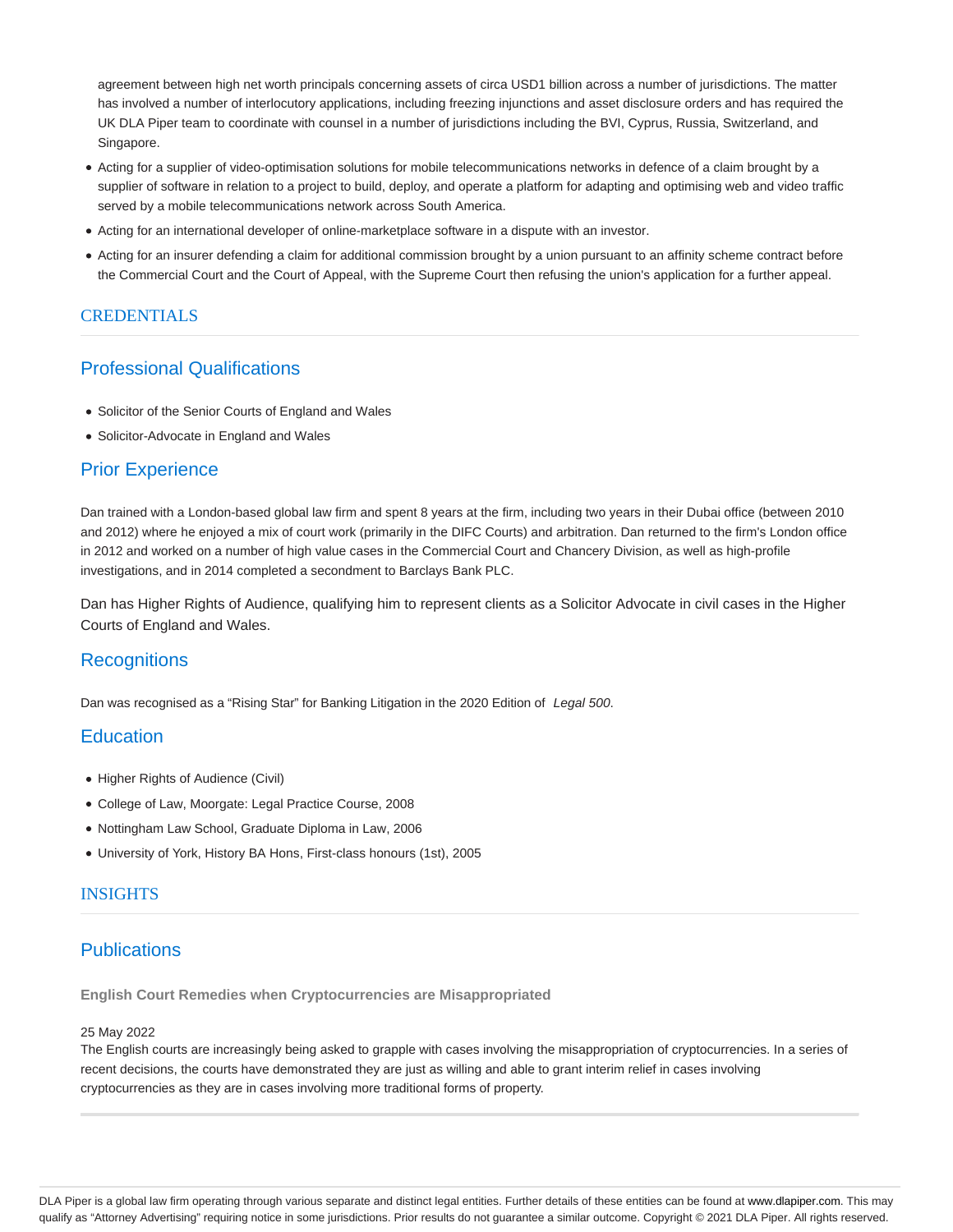### **Tulip Trading: Developers' Duties**

#### 18 May 2022

In this article, we consider the key aspects of the Court's decision, and the implications for software developers.

**Issue 7**

## 25 April 2022

Energy and Natural Resources Case Law Update

Amid a backdrop of COVID-19 and the Ukraine conflict, clients in the energy and natural resources sector are reviewing their contractual relationships to identify risks and reduce exposure to extreme market changes and the consequences of sanctions. This edition covers key cases for entities in the E&NR sector from July 2021 to December 2021.

**Law Commission's advice on smart legal contracts: can the laws of England and Wales cope with this emerging technology?**

#### 17 January 2022

The Law Commission was asked to consider whether the existing legal framework in England and Wales can support the use of smart legal contracts and whether there are any significant uncertainties or gaps in the law. we consider the key features of the Law Commission's advice.

**Law Commission publishes advice to the UK Government on smart legal contracts**

#### 3 December 2021

On 25 November 2021, the Law Commission published its advice to the UK Government on smart legal contracts, in which contributions from DLA Piper legal advisors are cited.

**Issue 6**

## 8 November 2021

Energy and Natural Resources Case Law Update

This bumper edition of our Case Law Update summarises a number of significant English Court decisions relevant to businesses in the Energy and Natural Resources sector that were handed down in the period July 2020 to July 2021, and the key takeaways arising from them.

**How to approach inconsistency between standard and bespoke terms**

#### 29 October 2021

This is one of ten questions answered in the 6<sup>th</sup> Edition of our Energy and Natural Resources Case Law Update, which discusses significant English Court decisions relevant to businesses in the ENR sector handed down in the period July 2020 to July 2021. The full Update will be published on Monday, 8 November 2021.

**What is the interplay between contract and restitution claims where there has been a total failure of consideration?**

29 October 2021

DLA Piper is a global law firm operating through various separate and distinct legal entities. Further details of these entities can be found at www.dlapiper.com. This may qualify as "Attorney Advertising" requiring notice in some jurisdictions. Prior results do not guarantee a similar outcome. Copyright @ 2021 DLA Piper. All rights reserved.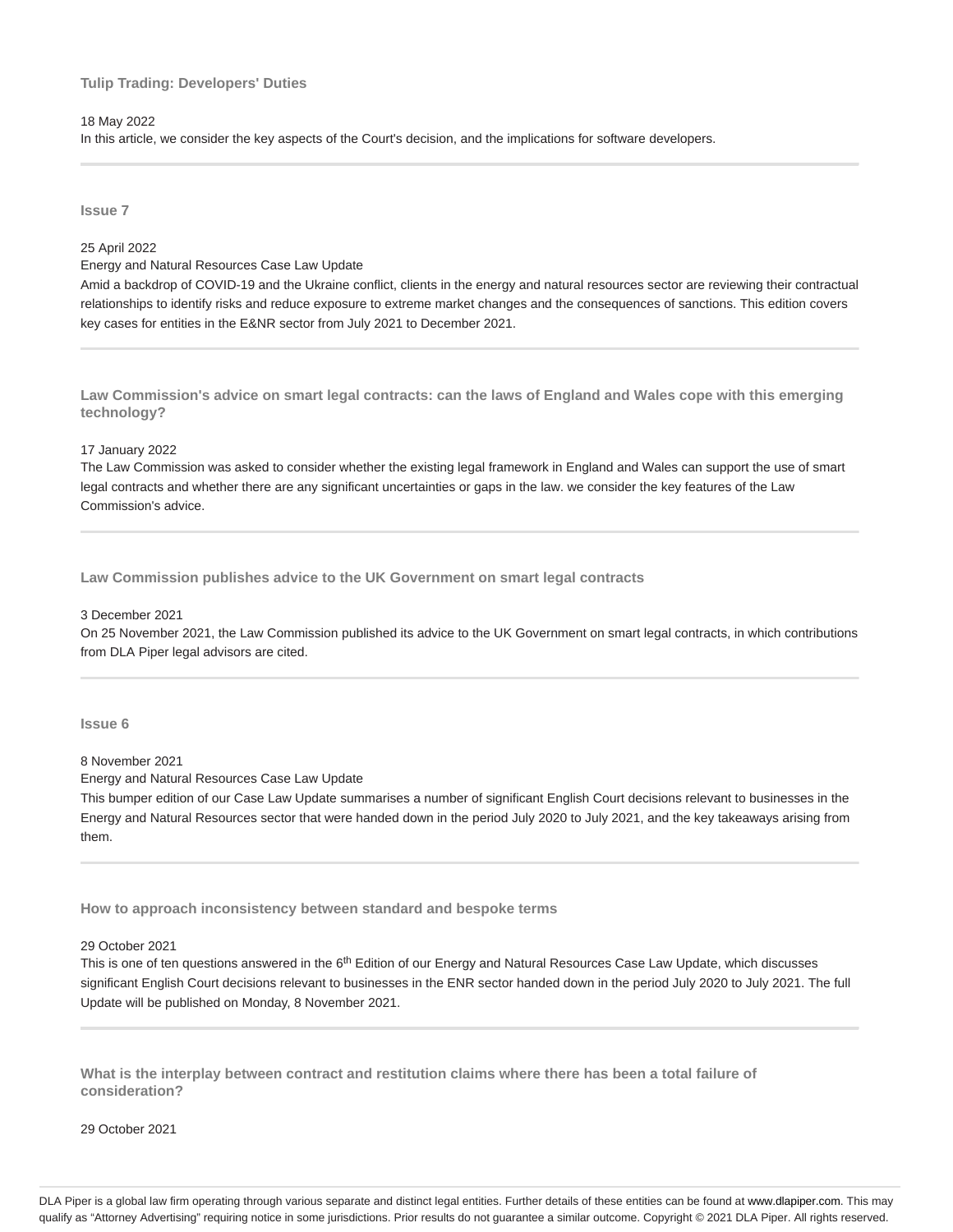This is one of ten questions answered in the 6th Edition of our Energy and Natural Resources Case Law Update, which discusses significant English Court decisions relevant to businesses in the ENR sector handed down in the period July 2020 to July 2021. The full Update will be published on Monday, 8 November 2021.

**When do 'constituent territories' and their employees benefit from state immunity?**

### 29 October 2021

This is one of ten questions answered in the 6th Edition of our Energy and Natural Resources Case Law Update, which discusses significant English Court decisions relevant to businesses in the ENR sector handed down in the period July 2020 to July 2021. The full Update will be published on Monday, 8 November 2021.

Read on for a summary of Dynasty Co for Oil and Gas Trading Ltd v Kurdistan Regional Government of Iraq<sup>1</sup> and the key takeaways for businesses operating in the ENR sector arising out of the judgment.

<sup>1</sup> [2021] EWHC 952 (Comm).

**Questions answered in the 6th Edition of our Energy and Natural Resources Case Law Update**

#### 28 October 2021

Read on for a summary of the questions answered in the 6th Edition. If these are of interest, look out for the full Update, which will be published on Monday, 8 November 2021 and will provide the context for each of the questions answered in brief below, as well as the key takeaways to be aware of arising from each case.

**Why anti-suit injunctions may be on the rise after Brexit**

#### 27 October 2021

The departure of the UK from the EU is expected to lead to a rise in the number of anti-suit injunctions sought in the English courts. In this article we consider the four main reasons why that is likely to be the case.

**Non-fungible tokens: What are the legal risks?**

18 October 2021

The market for Non-Fungible Tokens (NFTs) has boomed over the past year. Businesses and asset owners have been creating and selling NFTs representing a range of assets, whether digital or physical, including internet memes, digital images, event tickets and memorabilia.

**The UKJT Digital Dispute Resolution Rules – Keeping Pace with Change**

### 10 May 2021

The new Digital Dispute Resolution Rules are designed to enable rapid, innovative and cost-effective resolution of legal disputes concerning novel digital technology, such as cryptoassets, cryptocurrency, smart contracts, distributed ledger technology, and fintech applications.

**Disputes & Distributed Ledger Technology: A contract, no matter how smart, still needs to be legal and**

DLA Piper is a global law firm operating through various separate and distinct legal entities. Further details of these entities can be found at www.dlapiper.com. This may qualify as "Attorney Advertising" requiring notice in some jurisdictions. Prior results do not guarantee a similar outcome. Copyright @ 2021 DLA Piper. All rights reserved.